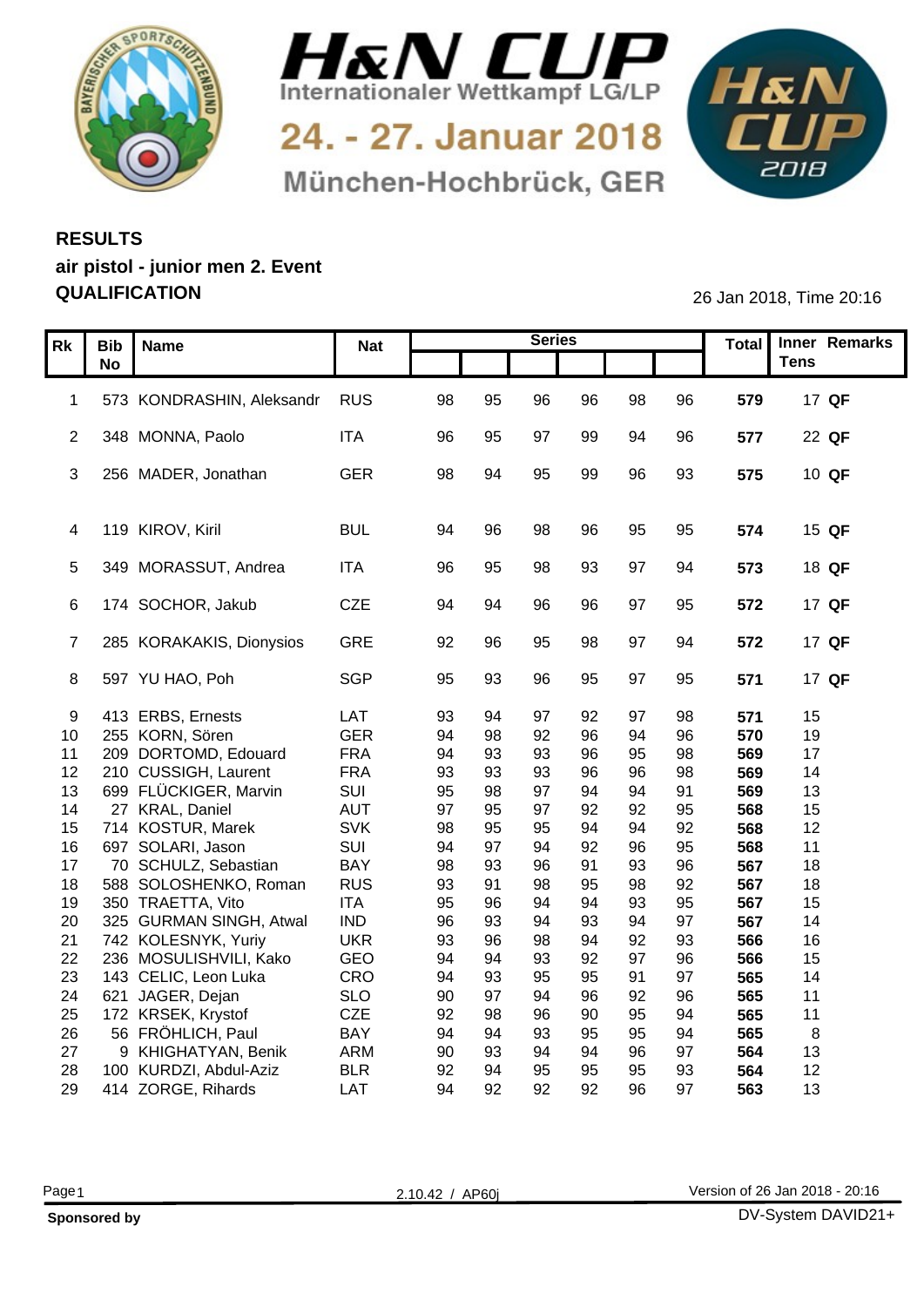



24. - 27. Januar 2018 München-Hochbrück, GER



## **RESULTS air pistol - junior men 2. Event QUALIFICATION** 26 Jan 2018, Time 20:16

| $\overline{\mathsf{Rk}}$ Bib Name<br>Total Inner Remarks<br><b>Nat</b><br><b>Tens</b><br><b>No</b><br>175 TUPY, Antonin<br>CZE<br>97<br>92<br>30<br>97<br>93<br>563<br>13<br>93<br>91<br><b>GER</b><br>94<br>91<br>95<br>97<br>95<br>11<br>242 STRUBEL, Nils<br>90<br>562<br>31<br><b>ITA</b><br>347 MALDINI, Federico<br>92<br>94<br>96<br>93<br>93<br>562<br>11<br>32<br><b>UKR</b><br>93<br>741 HORODYNETS, Maksym<br>96<br>97<br>95<br>93<br>562<br>33<br>11<br>92<br><b>AUT</b><br>92<br>96<br>29 GRANDITS, Michael<br>562<br>34<br>94<br><b>GER</b><br>94<br>92<br>254 KARSTEDT, Jan Luca<br>20<br>35<br>-94<br>93<br>94<br>561<br><b>POL</b><br>97<br>521 SAKOWSKI, Patryk<br>93<br>36<br>93<br>92<br>561<br>13<br>93<br><b>BEL</b><br>95<br>81 SON, Jerome<br>92<br>95<br>92<br>37<br>93<br>561<br>11<br>CRO<br>94<br>144 BUTKOVIC, Borna<br>93<br>92<br>93<br>561<br>38<br>-93<br>96<br>- Q<br><b>GER</b><br>243 WALTER, Robin<br>94<br>95<br>90<br>93<br>561<br>- Q7<br>92<br>39<br>- Q<br>SGP<br>94<br>94<br>560<br>16<br>596 LEE YU BIN, Ross<br>91<br>93<br>94<br>-94<br>40<br><b>SVK</b><br>93<br>769 FILIP, Lukas<br>95<br>92<br>560<br>16<br>92<br>95<br>93<br>-41<br><b>HUN</b><br>91<br>92<br>98<br>301 POLGAR, Janos<br>95<br>92<br>92<br>560<br>15<br>42<br><b>POL</b><br>89<br>520 RABCZUK, Jakub<br>95<br>95<br>93<br>95<br>93<br>560<br>13<br>43<br><b>SLO</b><br>620 GMAJNIC, Anze<br>94<br>96<br>96<br>88<br>93<br>93<br>560<br>11<br>44<br>BAY<br>57 HOLDERRIED, Michael<br>97<br>91<br>89<br>98<br>94<br>560<br>45<br>-91<br><b>POL</b><br>46 518 JURASZ, Kacper<br>97<br>92<br>93<br>94<br>89<br>559<br>LTU<br>426 BELEVIC, Karolis<br>96<br>90<br>92<br>$Q_{\ell}$<br>12<br>47<br>۹۷<br>558<br>POL<br>519 PIWOWARSKI, Tomasz<br>92<br>91<br>558<br>95<br>92<br>94<br>48<br>__<br><b>SLO</b><br>49 622 BOGSA, Zan<br>92<br>90<br>558<br>90<br>96<br>97<br>93<br><b>HUN</b><br>89<br>94<br>96<br>557<br>50 292 GEIER, Daniel<br>-93<br>91<br>94<br>$\alpha$<br><b>BLR</b><br>93<br>94<br>556<br>51 101 OGANEZOV, Vladislav<br>90<br>90<br>14<br>95<br>94<br>CZE<br>173 SCHEJBAL, Pavel<br>95<br>12<br>90<br>92<br>95<br>94<br>556<br>52<br>90<br><b>BAY</b><br>96<br>69 PROBST, David<br>85<br>$Q_4$<br>555<br>15<br>92<br>94<br>53<br>-94<br>555<br>54 293 NAGY, Mate<br><b>HUN</b><br>93<br>91<br>93<br>91<br>94<br>11<br>-93<br>28 KASINGER, Kevin<br><b>AUT</b><br>94<br>10 <sup>1</sup><br>92<br>89<br>94<br>555<br>55<br>-94<br>92<br><b>FIN</b><br>92<br>555<br>56 196 SAVOLA, Esa<br>91<br>98<br>90<br>91<br>93<br>- Q<br>LTU<br>430 PUCILAUSKAS, Gintautas<br>93<br>95<br>553<br>10 <sup>°</sup><br>57<br>92<br>-91<br><b>MDA</b><br>94<br>95<br>90<br>10 <sub>1</sub><br>58<br>443 LEONTEAN, Daniel<br>90<br>549<br>89 |
|-------------------------------------------------------------------------------------------------------------------------------------------------------------------------------------------------------------------------------------------------------------------------------------------------------------------------------------------------------------------------------------------------------------------------------------------------------------------------------------------------------------------------------------------------------------------------------------------------------------------------------------------------------------------------------------------------------------------------------------------------------------------------------------------------------------------------------------------------------------------------------------------------------------------------------------------------------------------------------------------------------------------------------------------------------------------------------------------------------------------------------------------------------------------------------------------------------------------------------------------------------------------------------------------------------------------------------------------------------------------------------------------------------------------------------------------------------------------------------------------------------------------------------------------------------------------------------------------------------------------------------------------------------------------------------------------------------------------------------------------------------------------------------------------------------------------------------------------------------------------------------------------------------------------------------------------------------------------------------------------------------------------------------------------------------------------------------------------------------------------------------------------------------------------------------------------------------------------------------------------------------------------------------------------------------------------------------------------------------------------------------------------------------------------------------------------------------------------------------------------------------------------------------------------------------------------------------------------------------------------------------------------------------------------------------------------------------------------------------------------------------------|
|                                                                                                                                                                                                                                                                                                                                                                                                                                                                                                                                                                                                                                                                                                                                                                                                                                                                                                                                                                                                                                                                                                                                                                                                                                                                                                                                                                                                                                                                                                                                                                                                                                                                                                                                                                                                                                                                                                                                                                                                                                                                                                                                                                                                                                                                                                                                                                                                                                                                                                                                                                                                                                                                                                                                                             |
|                                                                                                                                                                                                                                                                                                                                                                                                                                                                                                                                                                                                                                                                                                                                                                                                                                                                                                                                                                                                                                                                                                                                                                                                                                                                                                                                                                                                                                                                                                                                                                                                                                                                                                                                                                                                                                                                                                                                                                                                                                                                                                                                                                                                                                                                                                                                                                                                                                                                                                                                                                                                                                                                                                                                                             |
|                                                                                                                                                                                                                                                                                                                                                                                                                                                                                                                                                                                                                                                                                                                                                                                                                                                                                                                                                                                                                                                                                                                                                                                                                                                                                                                                                                                                                                                                                                                                                                                                                                                                                                                                                                                                                                                                                                                                                                                                                                                                                                                                                                                                                                                                                                                                                                                                                                                                                                                                                                                                                                                                                                                                                             |
|                                                                                                                                                                                                                                                                                                                                                                                                                                                                                                                                                                                                                                                                                                                                                                                                                                                                                                                                                                                                                                                                                                                                                                                                                                                                                                                                                                                                                                                                                                                                                                                                                                                                                                                                                                                                                                                                                                                                                                                                                                                                                                                                                                                                                                                                                                                                                                                                                                                                                                                                                                                                                                                                                                                                                             |
|                                                                                                                                                                                                                                                                                                                                                                                                                                                                                                                                                                                                                                                                                                                                                                                                                                                                                                                                                                                                                                                                                                                                                                                                                                                                                                                                                                                                                                                                                                                                                                                                                                                                                                                                                                                                                                                                                                                                                                                                                                                                                                                                                                                                                                                                                                                                                                                                                                                                                                                                                                                                                                                                                                                                                             |
|                                                                                                                                                                                                                                                                                                                                                                                                                                                                                                                                                                                                                                                                                                                                                                                                                                                                                                                                                                                                                                                                                                                                                                                                                                                                                                                                                                                                                                                                                                                                                                                                                                                                                                                                                                                                                                                                                                                                                                                                                                                                                                                                                                                                                                                                                                                                                                                                                                                                                                                                                                                                                                                                                                                                                             |
|                                                                                                                                                                                                                                                                                                                                                                                                                                                                                                                                                                                                                                                                                                                                                                                                                                                                                                                                                                                                                                                                                                                                                                                                                                                                                                                                                                                                                                                                                                                                                                                                                                                                                                                                                                                                                                                                                                                                                                                                                                                                                                                                                                                                                                                                                                                                                                                                                                                                                                                                                                                                                                                                                                                                                             |
|                                                                                                                                                                                                                                                                                                                                                                                                                                                                                                                                                                                                                                                                                                                                                                                                                                                                                                                                                                                                                                                                                                                                                                                                                                                                                                                                                                                                                                                                                                                                                                                                                                                                                                                                                                                                                                                                                                                                                                                                                                                                                                                                                                                                                                                                                                                                                                                                                                                                                                                                                                                                                                                                                                                                                             |
|                                                                                                                                                                                                                                                                                                                                                                                                                                                                                                                                                                                                                                                                                                                                                                                                                                                                                                                                                                                                                                                                                                                                                                                                                                                                                                                                                                                                                                                                                                                                                                                                                                                                                                                                                                                                                                                                                                                                                                                                                                                                                                                                                                                                                                                                                                                                                                                                                                                                                                                                                                                                                                                                                                                                                             |
|                                                                                                                                                                                                                                                                                                                                                                                                                                                                                                                                                                                                                                                                                                                                                                                                                                                                                                                                                                                                                                                                                                                                                                                                                                                                                                                                                                                                                                                                                                                                                                                                                                                                                                                                                                                                                                                                                                                                                                                                                                                                                                                                                                                                                                                                                                                                                                                                                                                                                                                                                                                                                                                                                                                                                             |
|                                                                                                                                                                                                                                                                                                                                                                                                                                                                                                                                                                                                                                                                                                                                                                                                                                                                                                                                                                                                                                                                                                                                                                                                                                                                                                                                                                                                                                                                                                                                                                                                                                                                                                                                                                                                                                                                                                                                                                                                                                                                                                                                                                                                                                                                                                                                                                                                                                                                                                                                                                                                                                                                                                                                                             |
|                                                                                                                                                                                                                                                                                                                                                                                                                                                                                                                                                                                                                                                                                                                                                                                                                                                                                                                                                                                                                                                                                                                                                                                                                                                                                                                                                                                                                                                                                                                                                                                                                                                                                                                                                                                                                                                                                                                                                                                                                                                                                                                                                                                                                                                                                                                                                                                                                                                                                                                                                                                                                                                                                                                                                             |
|                                                                                                                                                                                                                                                                                                                                                                                                                                                                                                                                                                                                                                                                                                                                                                                                                                                                                                                                                                                                                                                                                                                                                                                                                                                                                                                                                                                                                                                                                                                                                                                                                                                                                                                                                                                                                                                                                                                                                                                                                                                                                                                                                                                                                                                                                                                                                                                                                                                                                                                                                                                                                                                                                                                                                             |
|                                                                                                                                                                                                                                                                                                                                                                                                                                                                                                                                                                                                                                                                                                                                                                                                                                                                                                                                                                                                                                                                                                                                                                                                                                                                                                                                                                                                                                                                                                                                                                                                                                                                                                                                                                                                                                                                                                                                                                                                                                                                                                                                                                                                                                                                                                                                                                                                                                                                                                                                                                                                                                                                                                                                                             |
|                                                                                                                                                                                                                                                                                                                                                                                                                                                                                                                                                                                                                                                                                                                                                                                                                                                                                                                                                                                                                                                                                                                                                                                                                                                                                                                                                                                                                                                                                                                                                                                                                                                                                                                                                                                                                                                                                                                                                                                                                                                                                                                                                                                                                                                                                                                                                                                                                                                                                                                                                                                                                                                                                                                                                             |
|                                                                                                                                                                                                                                                                                                                                                                                                                                                                                                                                                                                                                                                                                                                                                                                                                                                                                                                                                                                                                                                                                                                                                                                                                                                                                                                                                                                                                                                                                                                                                                                                                                                                                                                                                                                                                                                                                                                                                                                                                                                                                                                                                                                                                                                                                                                                                                                                                                                                                                                                                                                                                                                                                                                                                             |
|                                                                                                                                                                                                                                                                                                                                                                                                                                                                                                                                                                                                                                                                                                                                                                                                                                                                                                                                                                                                                                                                                                                                                                                                                                                                                                                                                                                                                                                                                                                                                                                                                                                                                                                                                                                                                                                                                                                                                                                                                                                                                                                                                                                                                                                                                                                                                                                                                                                                                                                                                                                                                                                                                                                                                             |
|                                                                                                                                                                                                                                                                                                                                                                                                                                                                                                                                                                                                                                                                                                                                                                                                                                                                                                                                                                                                                                                                                                                                                                                                                                                                                                                                                                                                                                                                                                                                                                                                                                                                                                                                                                                                                                                                                                                                                                                                                                                                                                                                                                                                                                                                                                                                                                                                                                                                                                                                                                                                                                                                                                                                                             |
|                                                                                                                                                                                                                                                                                                                                                                                                                                                                                                                                                                                                                                                                                                                                                                                                                                                                                                                                                                                                                                                                                                                                                                                                                                                                                                                                                                                                                                                                                                                                                                                                                                                                                                                                                                                                                                                                                                                                                                                                                                                                                                                                                                                                                                                                                                                                                                                                                                                                                                                                                                                                                                                                                                                                                             |
|                                                                                                                                                                                                                                                                                                                                                                                                                                                                                                                                                                                                                                                                                                                                                                                                                                                                                                                                                                                                                                                                                                                                                                                                                                                                                                                                                                                                                                                                                                                                                                                                                                                                                                                                                                                                                                                                                                                                                                                                                                                                                                                                                                                                                                                                                                                                                                                                                                                                                                                                                                                                                                                                                                                                                             |
|                                                                                                                                                                                                                                                                                                                                                                                                                                                                                                                                                                                                                                                                                                                                                                                                                                                                                                                                                                                                                                                                                                                                                                                                                                                                                                                                                                                                                                                                                                                                                                                                                                                                                                                                                                                                                                                                                                                                                                                                                                                                                                                                                                                                                                                                                                                                                                                                                                                                                                                                                                                                                                                                                                                                                             |
|                                                                                                                                                                                                                                                                                                                                                                                                                                                                                                                                                                                                                                                                                                                                                                                                                                                                                                                                                                                                                                                                                                                                                                                                                                                                                                                                                                                                                                                                                                                                                                                                                                                                                                                                                                                                                                                                                                                                                                                                                                                                                                                                                                                                                                                                                                                                                                                                                                                                                                                                                                                                                                                                                                                                                             |
|                                                                                                                                                                                                                                                                                                                                                                                                                                                                                                                                                                                                                                                                                                                                                                                                                                                                                                                                                                                                                                                                                                                                                                                                                                                                                                                                                                                                                                                                                                                                                                                                                                                                                                                                                                                                                                                                                                                                                                                                                                                                                                                                                                                                                                                                                                                                                                                                                                                                                                                                                                                                                                                                                                                                                             |
|                                                                                                                                                                                                                                                                                                                                                                                                                                                                                                                                                                                                                                                                                                                                                                                                                                                                                                                                                                                                                                                                                                                                                                                                                                                                                                                                                                                                                                                                                                                                                                                                                                                                                                                                                                                                                                                                                                                                                                                                                                                                                                                                                                                                                                                                                                                                                                                                                                                                                                                                                                                                                                                                                                                                                             |
|                                                                                                                                                                                                                                                                                                                                                                                                                                                                                                                                                                                                                                                                                                                                                                                                                                                                                                                                                                                                                                                                                                                                                                                                                                                                                                                                                                                                                                                                                                                                                                                                                                                                                                                                                                                                                                                                                                                                                                                                                                                                                                                                                                                                                                                                                                                                                                                                                                                                                                                                                                                                                                                                                                                                                             |
|                                                                                                                                                                                                                                                                                                                                                                                                                                                                                                                                                                                                                                                                                                                                                                                                                                                                                                                                                                                                                                                                                                                                                                                                                                                                                                                                                                                                                                                                                                                                                                                                                                                                                                                                                                                                                                                                                                                                                                                                                                                                                                                                                                                                                                                                                                                                                                                                                                                                                                                                                                                                                                                                                                                                                             |
|                                                                                                                                                                                                                                                                                                                                                                                                                                                                                                                                                                                                                                                                                                                                                                                                                                                                                                                                                                                                                                                                                                                                                                                                                                                                                                                                                                                                                                                                                                                                                                                                                                                                                                                                                                                                                                                                                                                                                                                                                                                                                                                                                                                                                                                                                                                                                                                                                                                                                                                                                                                                                                                                                                                                                             |
|                                                                                                                                                                                                                                                                                                                                                                                                                                                                                                                                                                                                                                                                                                                                                                                                                                                                                                                                                                                                                                                                                                                                                                                                                                                                                                                                                                                                                                                                                                                                                                                                                                                                                                                                                                                                                                                                                                                                                                                                                                                                                                                                                                                                                                                                                                                                                                                                                                                                                                                                                                                                                                                                                                                                                             |
|                                                                                                                                                                                                                                                                                                                                                                                                                                                                                                                                                                                                                                                                                                                                                                                                                                                                                                                                                                                                                                                                                                                                                                                                                                                                                                                                                                                                                                                                                                                                                                                                                                                                                                                                                                                                                                                                                                                                                                                                                                                                                                                                                                                                                                                                                                                                                                                                                                                                                                                                                                                                                                                                                                                                                             |
|                                                                                                                                                                                                                                                                                                                                                                                                                                                                                                                                                                                                                                                                                                                                                                                                                                                                                                                                                                                                                                                                                                                                                                                                                                                                                                                                                                                                                                                                                                                                                                                                                                                                                                                                                                                                                                                                                                                                                                                                                                                                                                                                                                                                                                                                                                                                                                                                                                                                                                                                                                                                                                                                                                                                                             |
|                                                                                                                                                                                                                                                                                                                                                                                                                                                                                                                                                                                                                                                                                                                                                                                                                                                                                                                                                                                                                                                                                                                                                                                                                                                                                                                                                                                                                                                                                                                                                                                                                                                                                                                                                                                                                                                                                                                                                                                                                                                                                                                                                                                                                                                                                                                                                                                                                                                                                                                                                                                                                                                                                                                                                             |
| 59 324 PARTH, Pal<br><b>IND</b><br>89<br>93<br>.93<br>-93<br>90<br>549                                                                                                                                                                                                                                                                                                                                                                                                                                                                                                                                                                                                                                                                                                                                                                                                                                                                                                                                                                                                                                                                                                                                                                                                                                                                                                                                                                                                                                                                                                                                                                                                                                                                                                                                                                                                                                                                                                                                                                                                                                                                                                                                                                                                                                                                                                                                                                                                                                                                                                                                                                                                                                                                                      |
| <b>IND</b><br>95<br>326 CHAUDHARY, Milan<br>92<br>.91<br>93<br>548<br>60<br>90<br>- Q                                                                                                                                                                                                                                                                                                                                                                                                                                                                                                                                                                                                                                                                                                                                                                                                                                                                                                                                                                                                                                                                                                                                                                                                                                                                                                                                                                                                                                                                                                                                                                                                                                                                                                                                                                                                                                                                                                                                                                                                                                                                                                                                                                                                                                                                                                                                                                                                                                                                                                                                                                                                                                                                       |
| GRE<br>61 286 PAVLIDIS, Panagiotis<br>91<br>93<br>92<br>87<br>548<br>93<br>92<br>- Q                                                                                                                                                                                                                                                                                                                                                                                                                                                                                                                                                                                                                                                                                                                                                                                                                                                                                                                                                                                                                                                                                                                                                                                                                                                                                                                                                                                                                                                                                                                                                                                                                                                                                                                                                                                                                                                                                                                                                                                                                                                                                                                                                                                                                                                                                                                                                                                                                                                                                                                                                                                                                                                                        |
| <b>MEX</b><br>62 770 HERNANDEZ, Sebastian<br>88<br>94<br>548<br>88<br>90<br>94<br>- Q                                                                                                                                                                                                                                                                                                                                                                                                                                                                                                                                                                                                                                                                                                                                                                                                                                                                                                                                                                                                                                                                                                                                                                                                                                                                                                                                                                                                                                                                                                                                                                                                                                                                                                                                                                                                                                                                                                                                                                                                                                                                                                                                                                                                                                                                                                                                                                                                                                                                                                                                                                                                                                                                       |
| CRO<br>142 ZADRAVEC, Filip<br>10 <sup>°</sup><br>90<br>89<br>91<br>545<br>63<br>89<br>96<br>90                                                                                                                                                                                                                                                                                                                                                                                                                                                                                                                                                                                                                                                                                                                                                                                                                                                                                                                                                                                                                                                                                                                                                                                                                                                                                                                                                                                                                                                                                                                                                                                                                                                                                                                                                                                                                                                                                                                                                                                                                                                                                                                                                                                                                                                                                                                                                                                                                                                                                                                                                                                                                                                              |
| CRO<br>64 145 JOZIC, Martin<br>87<br>92<br>90<br>93<br>543<br>92<br>89                                                                                                                                                                                                                                                                                                                                                                                                                                                                                                                                                                                                                                                                                                                                                                                                                                                                                                                                                                                                                                                                                                                                                                                                                                                                                                                                                                                                                                                                                                                                                                                                                                                                                                                                                                                                                                                                                                                                                                                                                                                                                                                                                                                                                                                                                                                                                                                                                                                                                                                                                                                                                                                                                      |
| <b>MDA</b><br>65 442 BATAROVSCHI, Evgheni<br>88<br>88<br>93<br>537<br>-92<br>۵Z<br>$\alpha$                                                                                                                                                                                                                                                                                                                                                                                                                                                                                                                                                                                                                                                                                                                                                                                                                                                                                                                                                                                                                                                                                                                                                                                                                                                                                                                                                                                                                                                                                                                                                                                                                                                                                                                                                                                                                                                                                                                                                                                                                                                                                                                                                                                                                                                                                                                                                                                                                                                                                                                                                                                                                                                                 |
| <b>AUT</b><br>89<br>32 SHKURTAJ, Merial<br>89<br>537<br>66<br>90<br>.91<br>91                                                                                                                                                                                                                                                                                                                                                                                                                                                                                                                                                                                                                                                                                                                                                                                                                                                                                                                                                                                                                                                                                                                                                                                                                                                                                                                                                                                                                                                                                                                                                                                                                                                                                                                                                                                                                                                                                                                                                                                                                                                                                                                                                                                                                                                                                                                                                                                                                                                                                                                                                                                                                                                                               |
| <b>MDA</b><br>89<br>67 446 VARZARI, Eduard<br>91<br>89<br>88<br>86<br>532<br>89                                                                                                                                                                                                                                                                                                                                                                                                                                                                                                                                                                                                                                                                                                                                                                                                                                                                                                                                                                                                                                                                                                                                                                                                                                                                                                                                                                                                                                                                                                                                                                                                                                                                                                                                                                                                                                                                                                                                                                                                                                                                                                                                                                                                                                                                                                                                                                                                                                                                                                                                                                                                                                                                             |

|--|